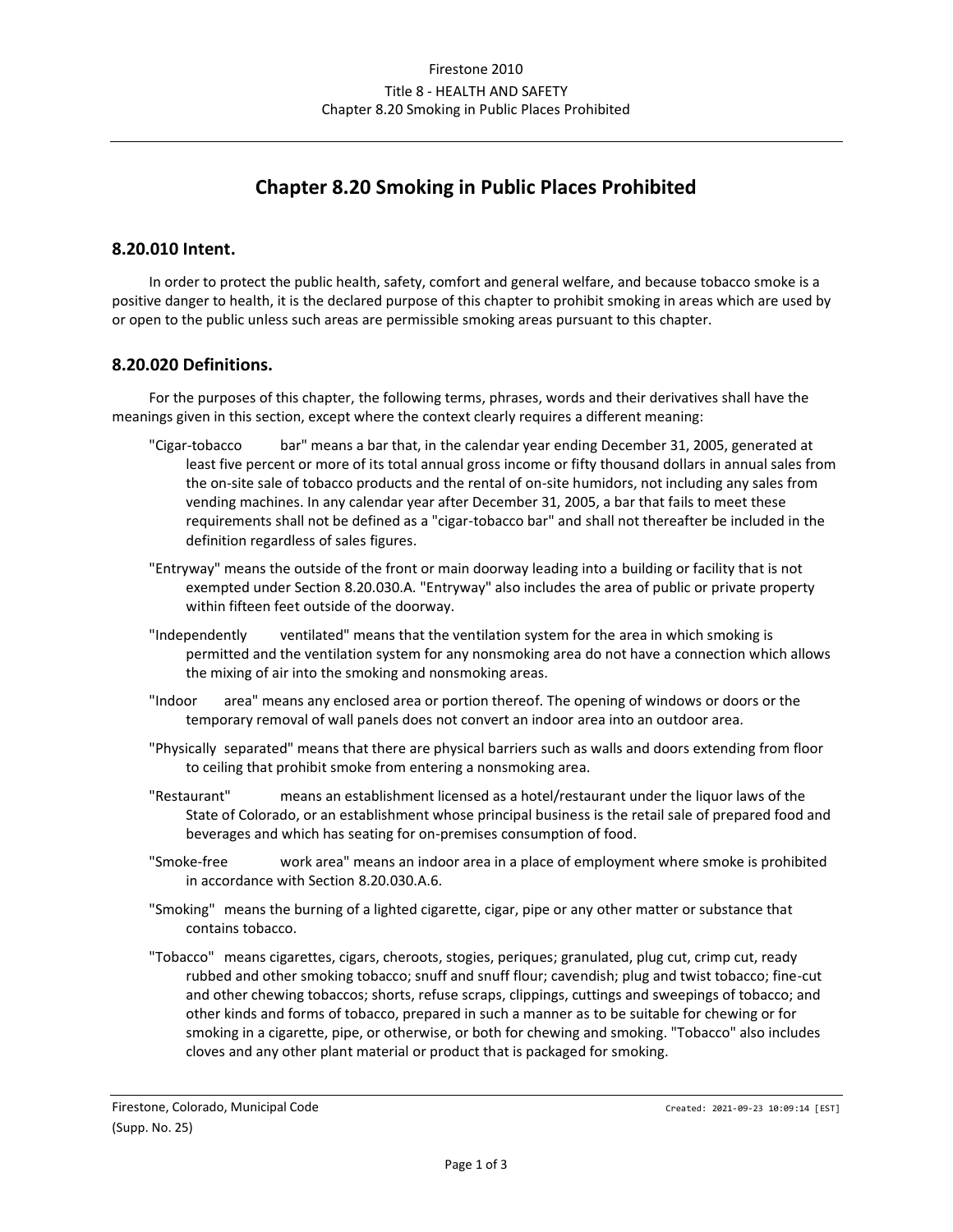"Tobacco business" means a sole proprietorship, corporation or other enterprise engaged primarily in the sale, manufacture or promotion of tobacco, tobacco products, or smoking devices or accessories, either at wholesale or retail, and in which the sale, manufacture or promotion of other products is merely incidental.

For the purposes of this Chapter, the meanings of terms not defined in this Section shall be as defined in Article 14, Part 2, Title 25, C.R.S., and such definitions are incorporated into this Chapter.

## **8.20.030 Prohibitions.**

- A. No person shall smoke within any indoor area or within any entryway except in one of the following locations:
	- 1. Any private home or private residence. This exception does not extend to a home or residence being used for child care or day care;
	- 2. A retail tobacco business;
	- 3. A cigar-tobacco bar except that no cigar-tobacco bar shall expand its size or change its location from the size and location in which it existed as of December 31, 2005. A cigar-tobacco bar shall display signage in at least one conspicuous place and at least four inches by six inches in size stating: "Smoking allowed. Children under eighteen years of age must be accompanied by a parent or guardian";
	- 4. A hotel or motel room rented to one or more guests if the total percentage of hotel or motel rooms in such hotel or motel does not exceed twenty-five percent;
	- 5. Any private automobile, subject to the prohibitions in Section 8.20.030.C of this Code;
	- 6. A place of employment that is not open to the public and that employs three or fewer employees except that employers shall provide a smoke-free work area for each employee requesting not to have to breathe environmental tobacco smoke and shall post a sign or signs in such smoke-free work area;
	- 7. A private, nonresidential building on a farm or ranch that has annual gross income of less than five hundred thousand dollars; and
	- 8. An area of a nursing facility, as defined by Section 25.5-4-103, C.R.S., or an assisted living residence, as defined by Section 25-27-102, C.R.S., that:
		- a. Is designated for smoking for residents;
		- b. Is independently ventilated and physically separated from the nonsmoking areas; and
		- c. To which access is restricted to the residents or their guests.
- B. No person shall smoke within the exterior boundaries or fences of an outdoor eating area of a restaurant.
- C. No person shall smoke in the following automobiles: taxicabs; limousines; government-owned or -operated means of mass transportation, including but not limited to buses, vans and trains; or a private automobile being used for the public transportation of children or as part of health care or day care transportation.
- D. Nothing in this Chapter shall prevent an owner, lessee, principal manager or person in control of any place, including without limitation any automobile, outdoor area or exempt building, from posting signs prohibiting smoking completely in such place, and no person shall fail to abide by such private prohibition.

(Ord. 760 §1, 2010)